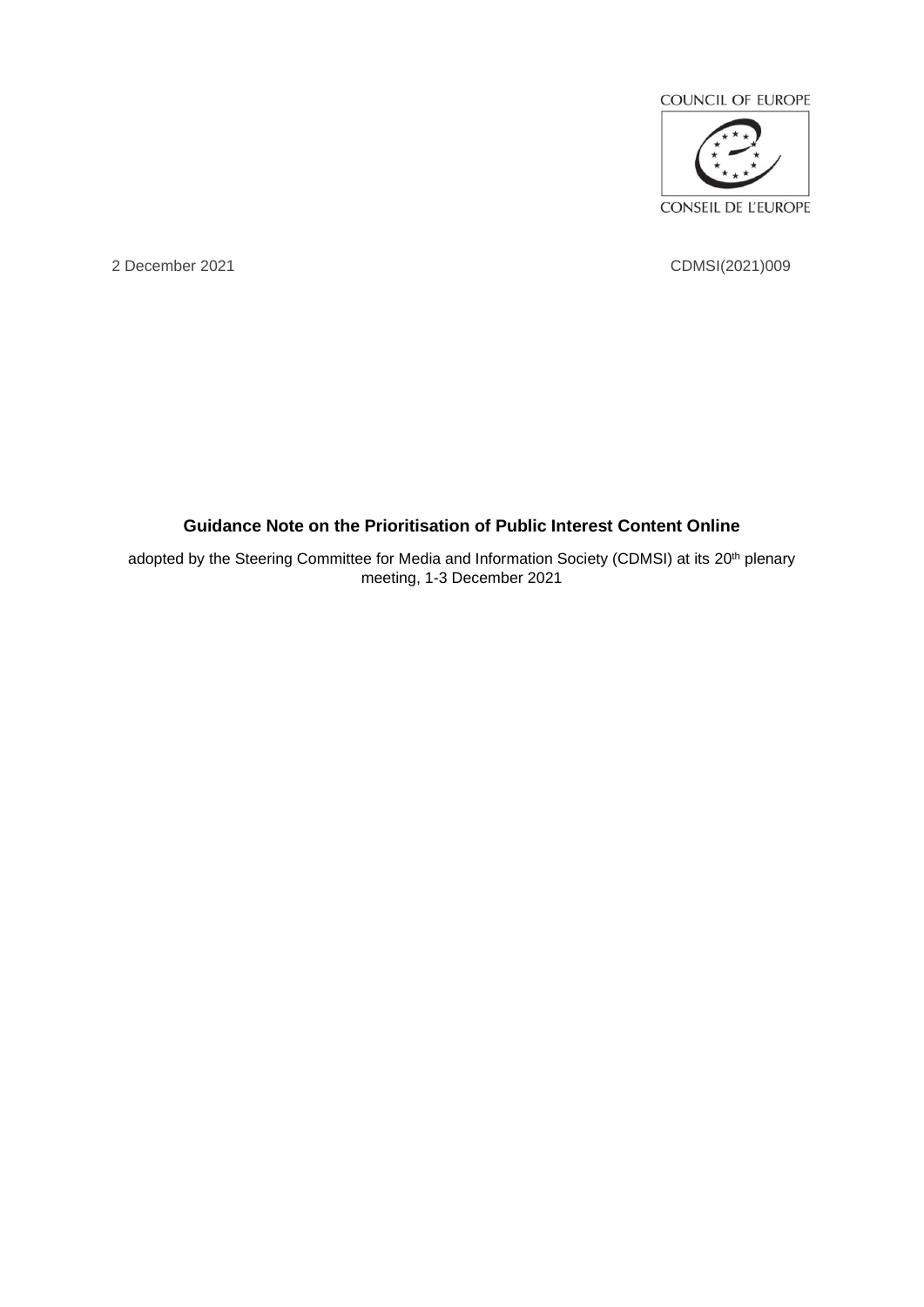#### **Summary<sup>i</sup>**

**Platforms, intermediaries and States are establishing 'regimes of prominence' which determine who sees what content online.**

**These regimes have a potential for promoting trusted news and authoritative information, as well as for widening the diversity of content consumed online. They can, however, also be exploited for censorship or propaganda, so they have implications for democracy and human rights.**

**States should act to make public interest content more prominent, including by introducing new obligations for platforms and intermediaries, and also impose minimum standards such as transparency.**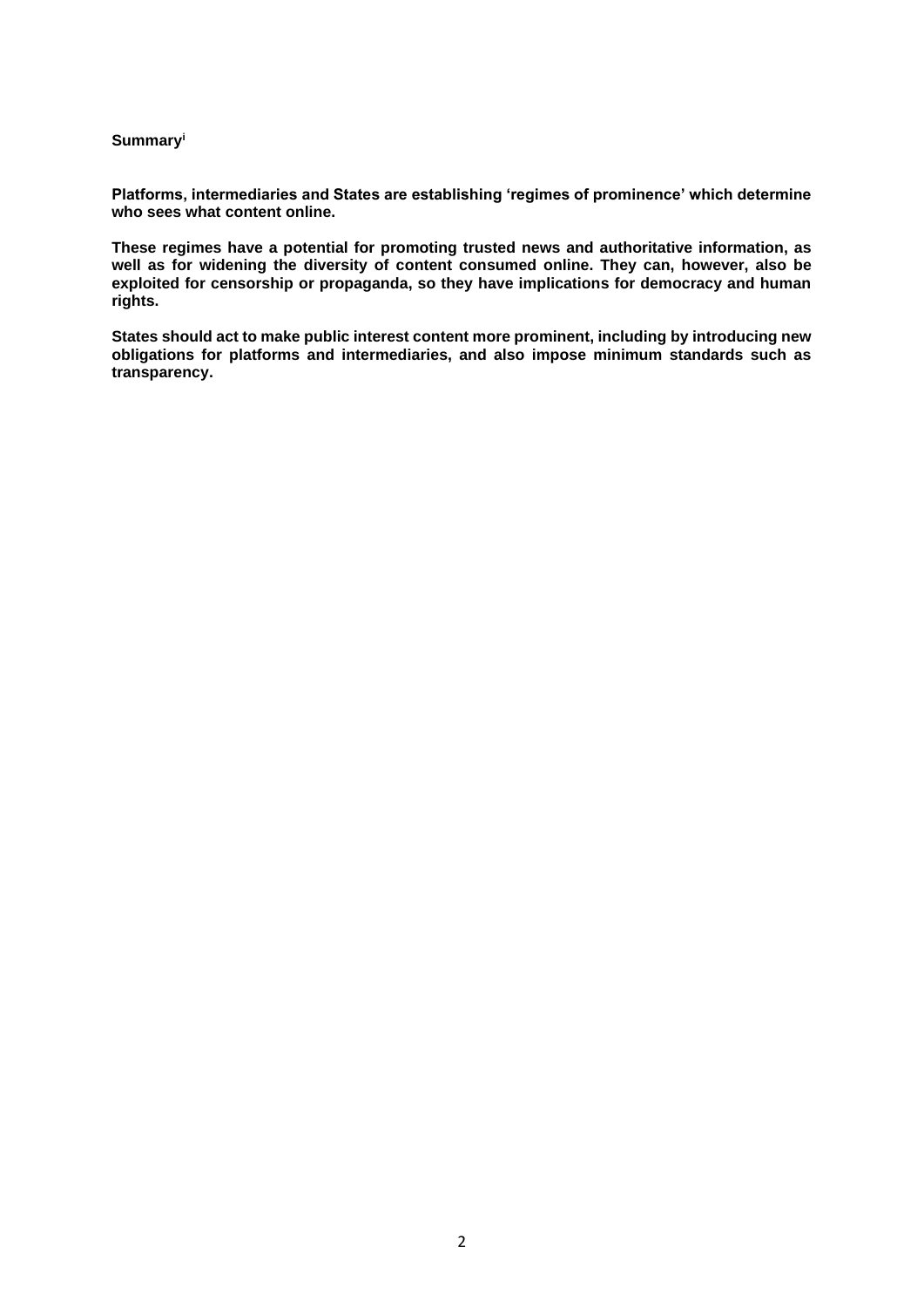## **Introduction**

- 1. With the shift of media and information to the internet, search, discovery, and ranking functions have become powerful determinants of access to content. Search providers, social networks, video user interfaces and app stores are increasingly seen as gatekeepers, gaining control of the online media environment, influencing what content is found and accessed online. The design features and algorithmic decisions of such platforms and other relevant internet intermediaries ("platforms and intermediaries")<sup>ii</sup> can promote content by making it more discoverable or prominent on a device or user interface. Practices of prioritisation are embedded in the search functions, recommender systems, newsfeeds, and other forms of content curation of these platforms and intermediaries. When specific content is prioritised and thereby made prominent and more discoverable, it gains increased reach, a potentially wider audience and/or is more likely to be accessed by a specific target group.iii
- 2. A prominence regime is the prevailing framework of rules which establishes to what extent platforms and intermediaries can, or should prioritise certain forms of content over others, and under what conditions of transparency, accountability, and liability.
- 3. Currently, online content curation practices and related prioritisation decisions are not covered by a harmonised Europe-wide regulatory framework. A few national frameworks have been put in place but only apply to a limited set of digital intermediary services. Also, the Audiovisual Media Service Directive (AVMSD) 2018/1808/EU allows the European Union member states to take measures to ensure appropriate visibility for audiovisual media services of general interest.<sup>iv</sup>
- 4. Prioritisation practices of platforms and intermediaries have significant cultural, political, and economic implications. In many cases, prioritisation is based on purely commercial considerations, but in some it is claimed that the public interest is taken into account. Notably, prioritisation of trusted news and authoritative information over other forms of content is promoted by platforms and intermediaries as well as States in response to mis- and disinformation. Prioritisation of public interest content can also mitigate the process of digital fragmentation, or proliferation of increasingly partisan content to the detriment of a shared sense of truth and common narratives, and help restore trust in public information, including public health messaging.
- 5. Prioritisation can be applied to promote media diversity and pluralism, a key goal of European media and communication policies and a necessary condition for the effective exercise of the right to freedom of expression and information. It can furthermore advance an ethics of truth seeking and open deliberation in the evolving media systems of European democracies. If they are not deployed with care, however, content prioritisation practices could do more harm than good to European democracy, human rights and pluralism.<sup>v</sup> The specific risks are listed below.
- 6. The principles in this document offer a checklist of reference points to guide States and public authorities, platforms and intermediaries, media actors, and civil society organisations as they seek to shape, deploy and/or monitor content prioritisation and develop human rights risk assessment frameworks and codes of conduct. While the principles concern media sector as a whole, and even more generally communication in the public sphere, the focus of this guidance note is primarily on news and information content. Furthermore, the principles should apply particularly strictly to platforms that are more dominant, given their reach, scale, and influence.

## **How prioritisation can impact democracy and human rights**

- 7. If States or powerful political, economic, or other groups, including intermediaries, promote particular information sources over others, this can give them the ability to manipulate the public agenda and frame public debate about their own policies and practices, which undermines the watchdog function of media in a democracy and trust and legitimacy of government.
- 8. Just as online content moderation (downgrading or removal) by platforms and intermediaries can result in private censorship<sup>yi</sup> that undermines the right to freedom of expression, so too can prioritisation offer great potential propaganda power which must be monitored and checked.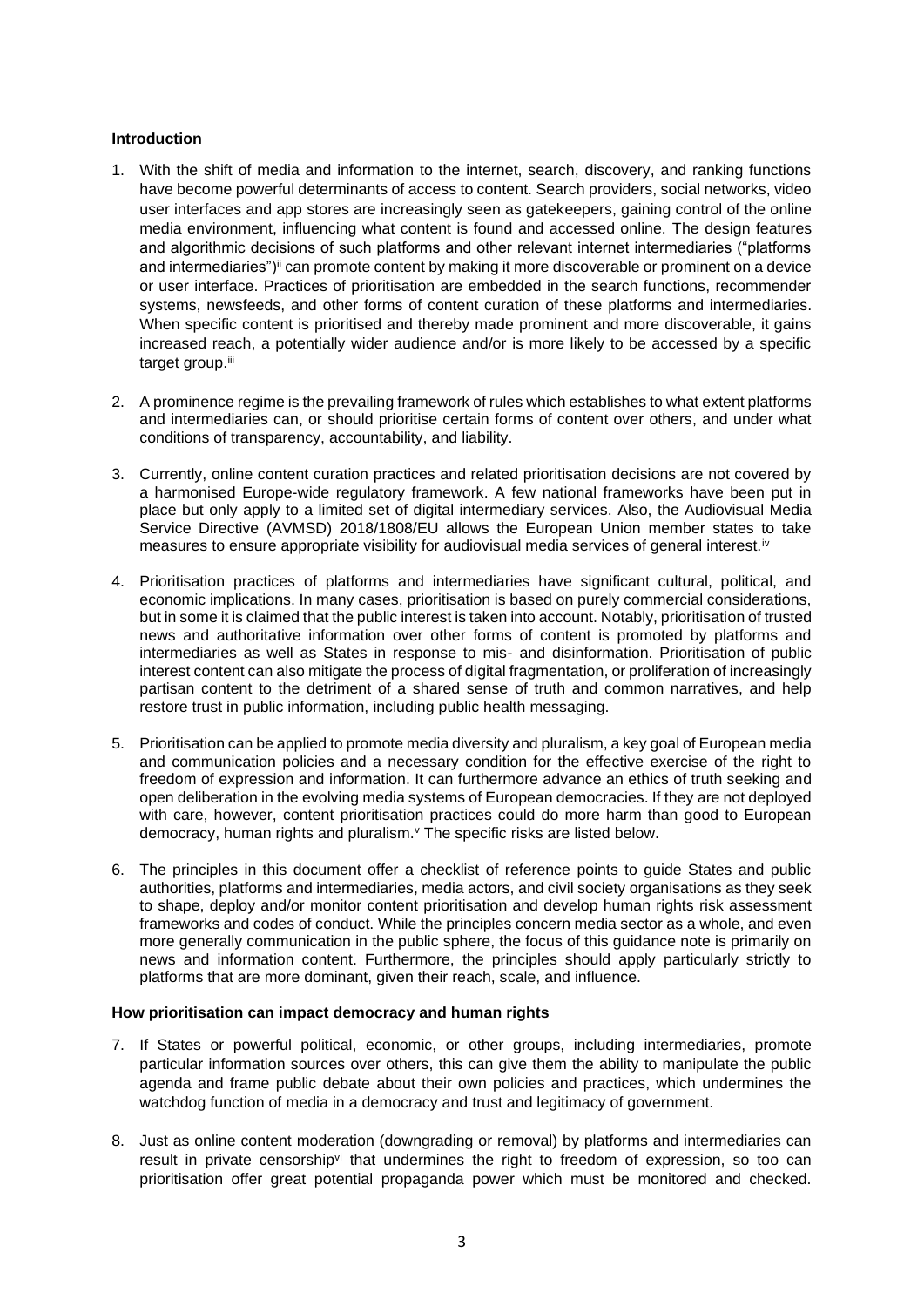Automated private censorship and propaganda, in the sense of information promoting a political agenda, are closely related because up-ranking some content obscures other content. Furthermore, if prioritisation is withdrawn, this can not only silence, but also deprive of revenue purveyors of alternative voices and messages.

- 9. Concerns also arise over the potential decline of media diversity and pluralism and particularly of users' exposure to diverse content. By selecting content and prioritising it, platforms and intermediaries take on some of the functions so far reserved to media. Commercial personalised search and content recommendation algorithms may lead users, apparently voluntarily, to access less diverse content. Without appropriate incentives in place, this tendency can be exacerbated by a recommender system based on the need for engagement with advertising. Interface design, and search and discovery functions that are primarily driven by an interest to maximise user engagement, rather than ensuring audiences' diverse consumption of content may also impact negatively on engagement with public interest content.
- 10. Prioritisation of content can also pose a threat to citizens' autonomy and lead to perpetuation of inequalities. Communicative resources and competencies are not equally distributed and tend to reflect pre-existing patterns of inequality, as a result of which prominence regimes may result in some groups, for example older or younger groups, being less able to make informed choices. Unevenly distributed behavioural nudges and technological design can influence users' choices and the types of content that surfaces on their searches, feeds, and interfaces, perpetuating uneven patterns of user empowerment and disempowerment.
- 11. The design and technologies of platforms and intermediaries contributes to prioritisation practices that reinforce deep structural imbalances between content providers and dominant platforms and intermediaries. This especially impacts national, regional and local media organisations including public service media (PSM) and community media which do not have the scale, resources, and capacity to negotiate effectively with platforms and intermediaries. These imbalances are especially important in smaller media systems. Asymmetries in power between the internet companies and content providers reliant on them can have particularly negative repercussions on the financial sustainability of national, regional, and local players relying on advertising revenues.
- 12. As they design policies and legal reforms that deploy regimes of prominence, States, platforms and intermediaries can face profound conflicts of interest. Apart from enforcing restrictions which pursue a legitimate aim within the meaning of Article 10 of the Convention for the Protection of Human Rights and Fundamental Freedoms (ETS No. 5, the Convention), States may have an interest in promoting information that praises their policies, or in suppressing information considered as politically unacceptable. These conflicts of interest do not have to be intentionally or consciously acted upon by platforms and intermediaries or public authorities to harm democracy: a loose or opaque notion of what constitutes "responsible" communication, or "the public interest", can result in an antidemocratic chilling of speech by platforms and intermediaries, or the perception of such, which erodes confidence in the trustworthiness of information and undermines trust in democracy.
- 13. Therefore, to the extent that human or automated judgements are being made about which content published online should be deemed worthy of interest and more widely distributed, relevant norms and principles of media independence and media pluralism should apply to those judgements. Prominence regimes require careful balancing with the aim of ensuring that everyone can express their opinions while also able to access, discover and be reached by a variety of sources and content.

## **Relevant Council of Europe standards**

14. The basis for the good practice principles to be followed in the development of prominence regimes is to be found in the existing Council of Europe standards relating to freedom of expression and information, media freedom and media pluralism, as well as the emerging framework of principles for AI.vii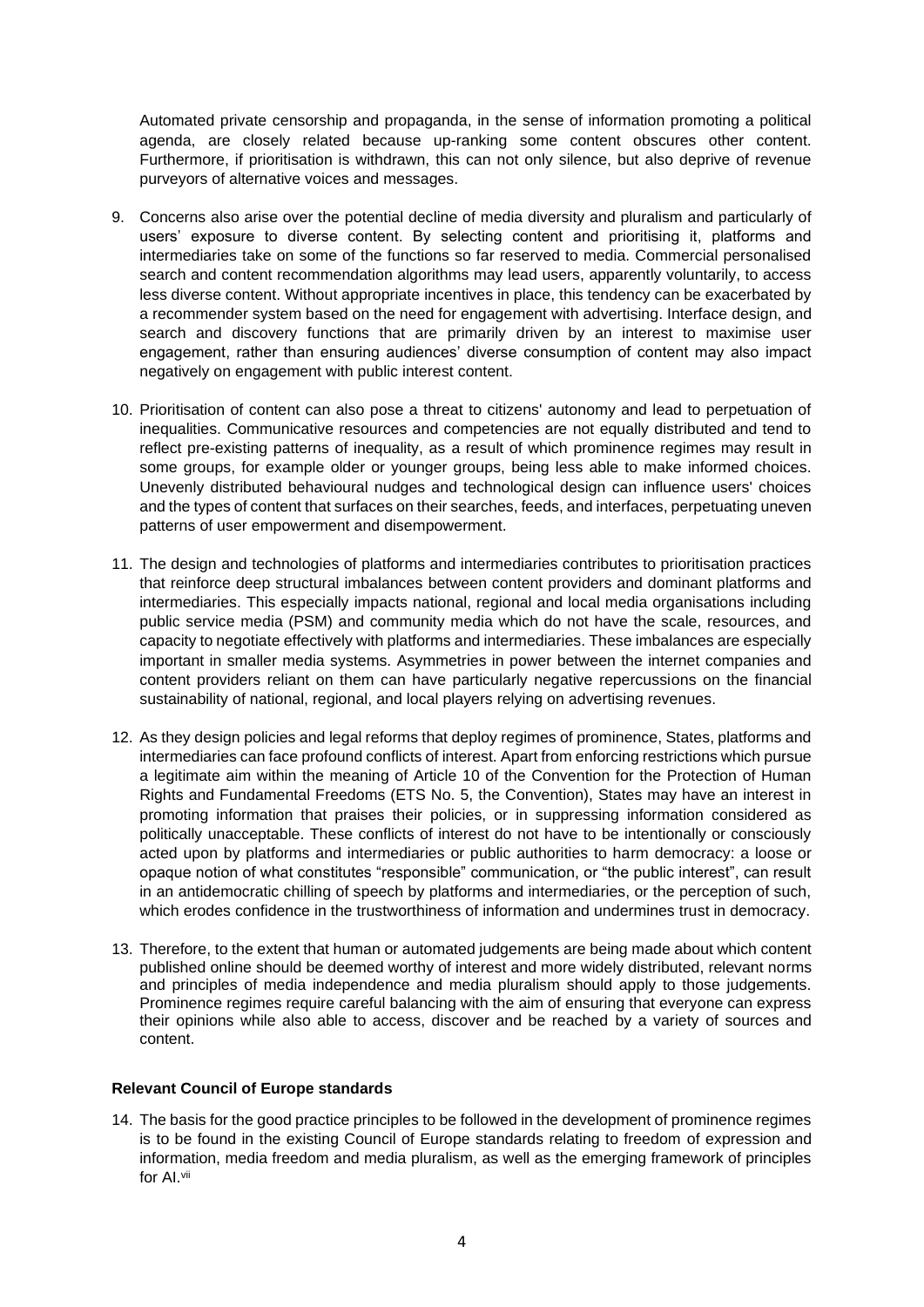15. Prominence regimes should take into consideration the standards stemming from Article 10 of the Convention. Freedom of expression has a fundamental role in imparting information and ideas of general interest, which the public is moreover entitled to receive. This undertaking is grounded in the principle of media pluralism, of which the State is the ultimate guarantor and which requires, as part of the State's positive obligation to ensure effective exercise of freedom of expression, a regulatory framework aiming to ensure plurality of media types and diversity of content.<sup>viii</sup>

## **Good practice principles for States and public authorities for the regulation of prominence regimes**

- 16. States should encourage, as part of their positive obligations under Article 10 of the Convention, the introduction of new non-commercial prominence regimes that meet the standards set out in paragraph 25 (i) – (vi) below. This includes support for the development of independent and participatory initiatives by platforms and intermediaries, media actors, civil society, academia, and other relevant stakeholders that seek to improve users' exposure to diversity of media content online, as set out in Recommendation CM/Rec(2018)1 of the Committee of Ministers to member States on media pluralism and transparency of media ownership (paragraph 2.5.).
- 17. States may, where necessary, introduce appropriate and proportionate measures to ensure prominence of public interest content online, in line with the principles set out in this Guidance note. States should refrain from obliging platforms and intermediaries to carry specific pieces of content or specific information that these States deem to be of public interest, deferring to independent third parties, such as independent national media regulatory authorities or equivalent bodies, selfregulatory bodies or independent media, in determination of what constitutes public interest content and in assigning responsibilities to various platforms and intermediaries concerned. Regulations related to the determination of public interest content and assignment of responsibilities can also be adopted by co-regulatory mechanisms, where appropriate, and should in any event involve the participation of platforms and intermediaries, media actors, civil society, and other relevant stakeholders, to meet the requirements of openness and inclusiveness. Determination of public interest content should be based on clear, non-discriminatory, viewpoint neutral, transparent, and objectively justifiable criteria.
- 18. Compliance with the state-mandated responsibilities of platforms and intermediaries should be subject to oversight. This could be ensured by means of regular reporting by the relevant platforms and intermediaries about how policies and decisions relating to prominence regimes are made. The oversight function could be entrusted to independent national media regulatory authorities or equivalent bodies, or to responsible co-regulatory mechanisms, which should have the necessary powers and resources to carry out their remit in an effective, transparent, and accountable manner.
- 19. State-mandated requirements regarding the determination of public interest content and/or assignment of responsibilities should be framed in general terms to allow platforms and intermediaries a considerable margin of discretion as to the implementation and especially the development of more detailed criteria to determine public interest content and design prominence regimes serving the public interest. If these are developed, this should be done through initiatives open to multi-stakeholder participation as set out in paragraph 25 below.
- 20. States should be open and transparent in their own communications, particularly as regards the necessity of separating and clearly labelling advertising, public announcements, general communications, and emergency communications. States should publish clear guidance on how these different forms are governed online and not seek prominence for party or candidate-specific messages.
- 21. The principle of separation between State and platforms and intermediaries should be respected. States should be legally restrained from obliging that their own statements and communications, including those of parliaments and governments or those of other public bodies, are made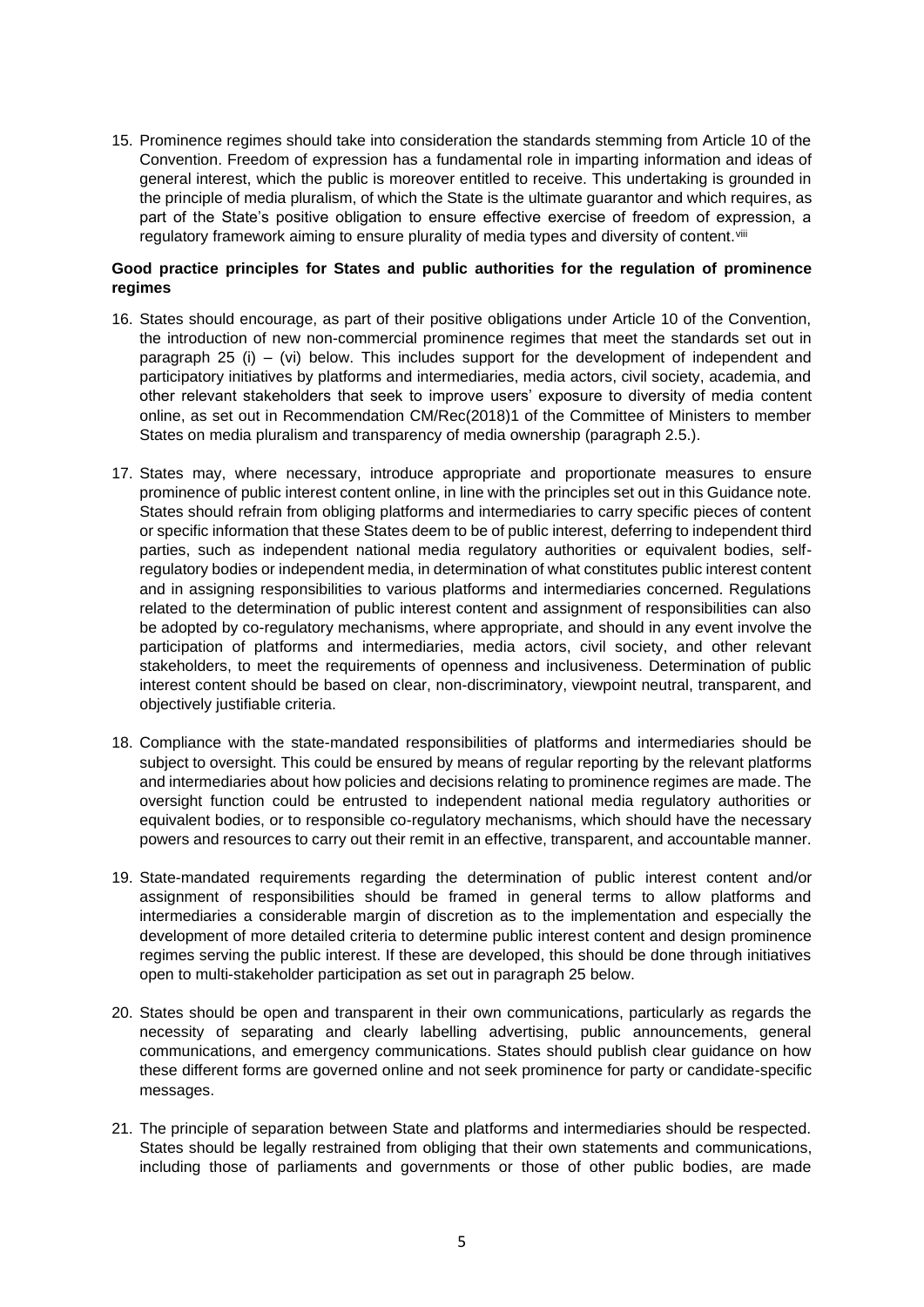prominent by platforms and intermediaries except under public emergencies as defined by Article 15 of the Convention and interpreted in the case law of the European Court of Human Rights.

- 22. States should ensure that media and information literacy is sufficiently funded. Platforms and intermediaries should support States in ensuring, through funding, transparency and service design, sufficient understanding of what determines content prioritisation including for specific vulnerable groups.
- 23. Respect for these standards of transparency, openness, and oversight, and for the existing Council of Europe standards of freedom of expression, media freedom and independence should be taken into account when reaching judgements on the treatment of platforms and intermediaries in other realms of public policy. In addition, platforms and intermediaries which through their wide geographical reach and user engagement act as significant gateways for the dissemination of news and other media content may have obligations for a higher standard of transparency of recommendation systems.

#### **Good practice principles for platforms and intermediaries in designing prominence regimes**

- 24. As a general principle, search providers and social networks, media including streaming, video on demand providers and other relevant platforms and intermediaries should reflect on the social impact of the design of their services. They should work together with civil society, media actors and other stakeholders and public authorities to design a prominence regime that serves the public interest and is compliant with human rights requirements, such as freedom of expression, and its corollaries, such as the right to impart and obtain information, media plurality and the prohibition of discrimination. User interfaces and content recommendation algorithms should be designed to protect media pluralism and uphold the principles of democracy, the rule of law and human rights, in line with the principles set out in the paragraphs below<sup>ix</sup>.
- 25. Where appropriate, platforms and intermediaries should develop prominence regimes in accordance with requirements for identifying public interest content set out in paragraph 17 of this Guidance note. These regimes of prominence should be developed and applied in accordance with the conditions of transparency, fairness, non-discrimination, and accountability set out below, also as a condition to benefit from the support of civil society and public authorities.
	- (i) Prioritisation practices should be subject to **requirements of transparency**:
		- a. of the **criteria / standards** for defining public interest content. Platforms and intermediaries should publish clear guidelines on what criteria / standards are applied, in addition to any state-mandated requirements, to identify issues of public interest for the purpose of prioritising content and why specific content is selected. These standards should be applied without discrimination based on viewpoint.
		- b. of the **process of selection** of content deemed worthy of prioritisation. Platforms and intermediaries should disclose broadly how the criteria / standards are used for determinations of public interest and by whom or what.
		- c. of **outcomes of prioritisation processes**. Reporting on content promotion and its impact on audiences for given sources, types and examples of content is necessary to maintain trust. Platforms and intermediaries should commit to transparency and selfreporting regarding the effects on consumption produced by the algorithmic implementation of prioritisation practices. This can entail monthly and annual reporting of views of public interest content compared with other content, for example, and comparison of viewing on prioritised content and non-prioritised.
	- (ii) Prominence regimes should also be held to a standard of **explainability**. The criteria, process and outcomes of prioritisation processes need to be proactively explained in ways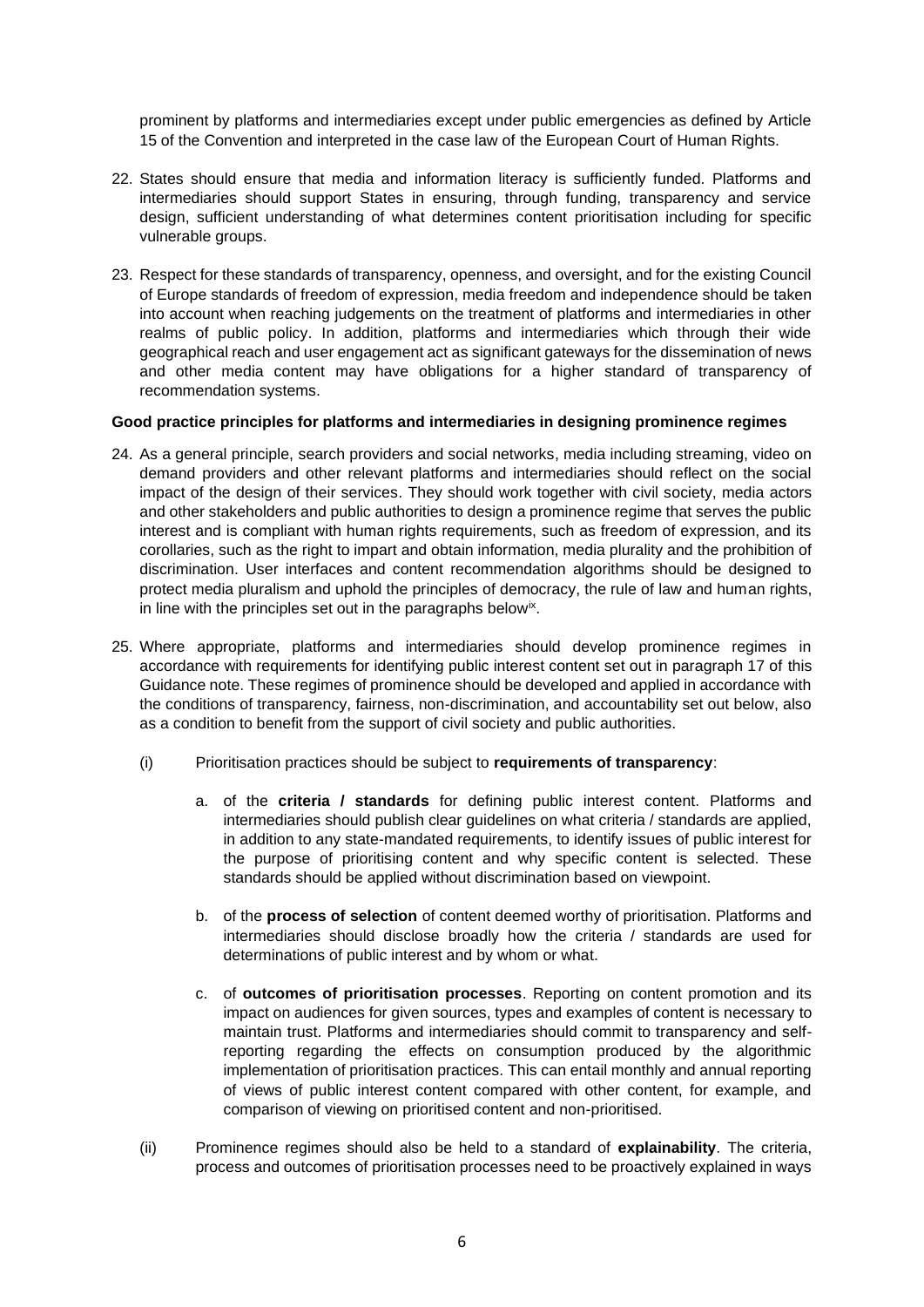that allow understanding of why and how prioritisation decisions are reached and deserve public trust.

In addition to transparency and explainability, prominence regimes should be independent and open to external involvement, oversight and audit, according to the following conditions:

- (iii) **Independence** of decision-making about prominence from State, political, and economic interests. Legal and operational separation of the development and deployment of automated systems supporting prominence regimes and individual prominence decisions from advertising should be guaranteed. Where possible, there should be structural and operational separation between the commercial and strategic elements of the business, and the cultural and political parts that are involved in judgements about the public interest. Platforms and intermediaries that select and prioritise content should be independent and accountable for their decisions and actions to the public and their users through oversight structures allowing for effective audits.
- (iv) **Openness and inclusiveness** of both the processes of setting standards of public interest content and the standards themselves. The principle of openness should apply to all content standards including those of PSM and educational, cultural, professional, and other bodies on a non-commercial basis. Where possible, independent third parties and other external experts should be involved in these processes just as they are for illegal and harmful content, provided that they abide by the principles of transparency and are subject to oversight mechanisms set out in paragraph (v). PSM and trusted journalism initiatives for example can provide authentication of trustworthy content alongside their flagging of non-trustworthy content. Civil society, media actors and users can be involved in the assignment of prominence benefits.
- (v) **Oversight**, and accountability. Prominence regimes should be subject to regular review by independent national media regulatory authorities and the wider public. Transparency and openness should be designed in a way that facilitates voluntary **audit of prioritisation** in the public interest against published criteria and human rights impact assessments where appropriate. Platforms and intermediaries should work actively with industry wide co- and self-regulatory bodies and independent third parties to ensure effective audit, including of whether prioritisation reinforces existing patterns of discrimination or introduces new ethnic, gender, social, and racial biases and inequalities. An efficient appeal procedure for prioritisation and deprioritisation should be established. Courts should bear the ultimate responsibility for ensuring compliance of the prioritisation decisions with the applicable human rights and the rule of law standards, for example to prevent discrimination on prohibited grounds as defined in Article 14 of the Convention or to ensure fair competition.
- (vi) **Opt Out.** Prominence regimes have the potential to operate as propaganda and private censorship; thus, various actors should be able to opt out:
	- a. Content providers should be able to opt out of prominence regimes.
	- b. Users should have the option of making an informed decision to opt out of prominence through personalisation or switching.
	- c. Defaults and opt-out rates should be subject to reporting and transparency.
- (vii) **Appeal.** Platforms and intermediaries should be able to challenge prominence obligations if they breach fundamental rights. The final decision should be for an independent regulator or court.